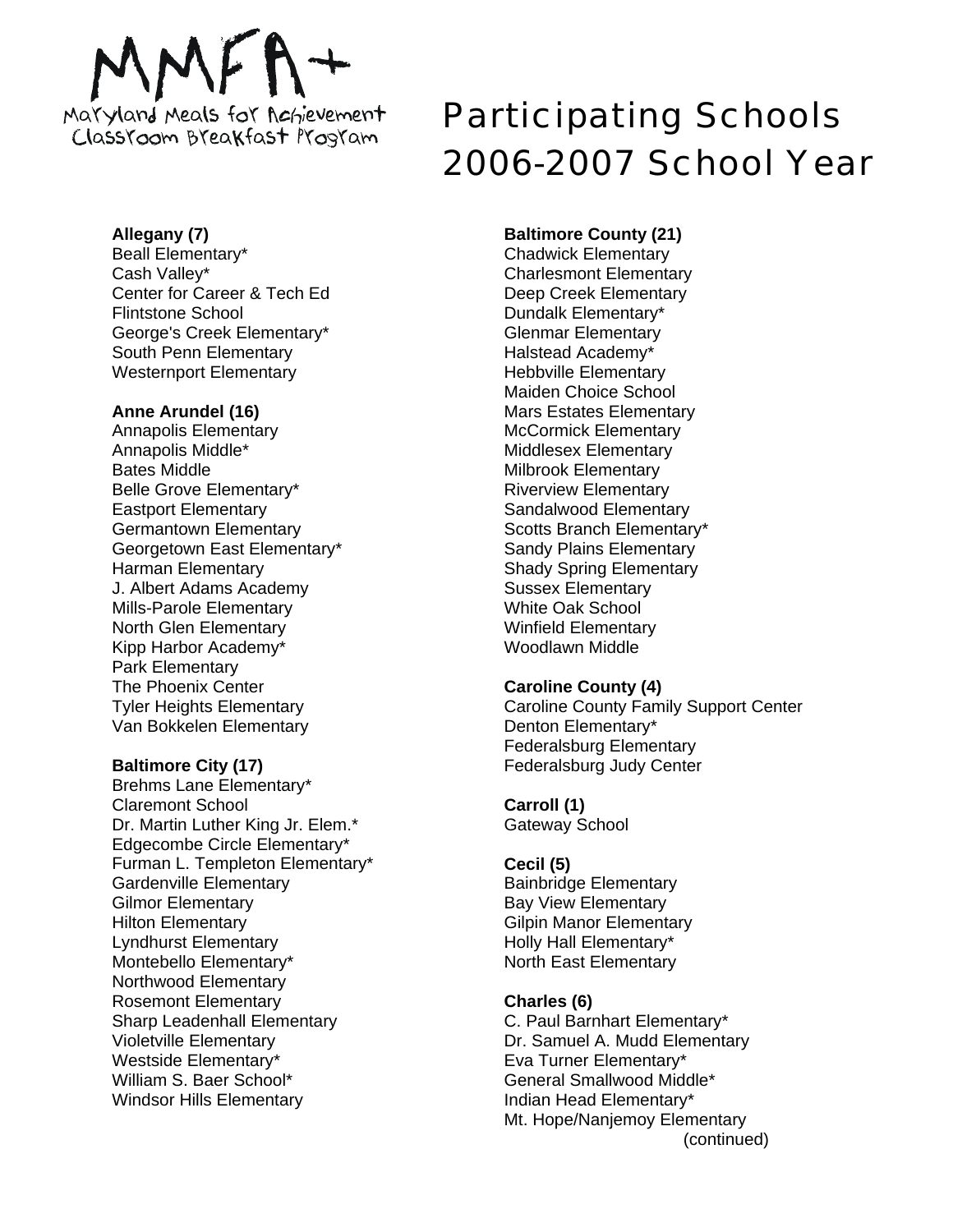**Dorchester (3)**  Hurlock Elementary\* Mace's Lane Middle Maple Elementary

#### **Frederick (6)**

Heather Ridge Middle Heather Ridge High Hillcrest Elementary\* South Frederick Elementary – A South Frederick Elementary – B Waverly Elementary

# **Garrett (7)**

Bloomington School Crellin Elementary Dennett Road Elementary Friendsville Elementary Grantsville Elementary\* Kitzmiller Elementary Northern Middle

# **Harford (6)**

Edgewood Elementary George D. Lisby Elementary Halls Cross Road Elementary Havre De Grace Elementary Magnolia Middle\* William Paca Intermediate

#### **Howard (1)**

Homewood School\*

#### **Kent (3)**

H. H. Garnett Elementary Rock Hall Elementary Rock Hall Middle

#### **Montgomery (23)**

A. Mario Loiederman Middle Broad Acres Elementary\* Brookhaven Elementary Burnt Mills Elementary Captain James E. Daly Elementary\* Clopper Mill Elementary\* Col. E. Brooke Lee Middle\* Gaithersburg Elementary Georgian Forest Elementary Highland View Elementary New Hampshire Estates Elementary Oak View Elementary Parkland Middle Rosemont Elementary

Sargeant Shriver Elementary\* Silver Spring Int'l Middle\* South Lake Elementary Summit Hall Elementary Twinbrook Elementary Viers Mill Elementary Washington Grove Elementary Weller Road Elementary Wheaton Woods Elementary\*

#### **Prince George's (22)**

Arrowhead Elementary Barnaby Manor Elementary Berkshire Elementary Bradbury Heights Elementary\* Carmody Hills Elementary\* Carole Highlands Elementary Cool Spring Elementary Cooper Lane Elementary District Heights Elementary\* Highland Park Elementary\* Hyattsville Elementary Hyattsville Middle Indian Queen Elementary\* J. Frank Dent Elementary\* Mary Jones Elementary Morningside Elementary\* Owens Road Elementary Ridgecrest Elementary Samuel Chase Elementary Seat Pleasant Elementary Skyline Elementary\* William W. Hall Elementary\*